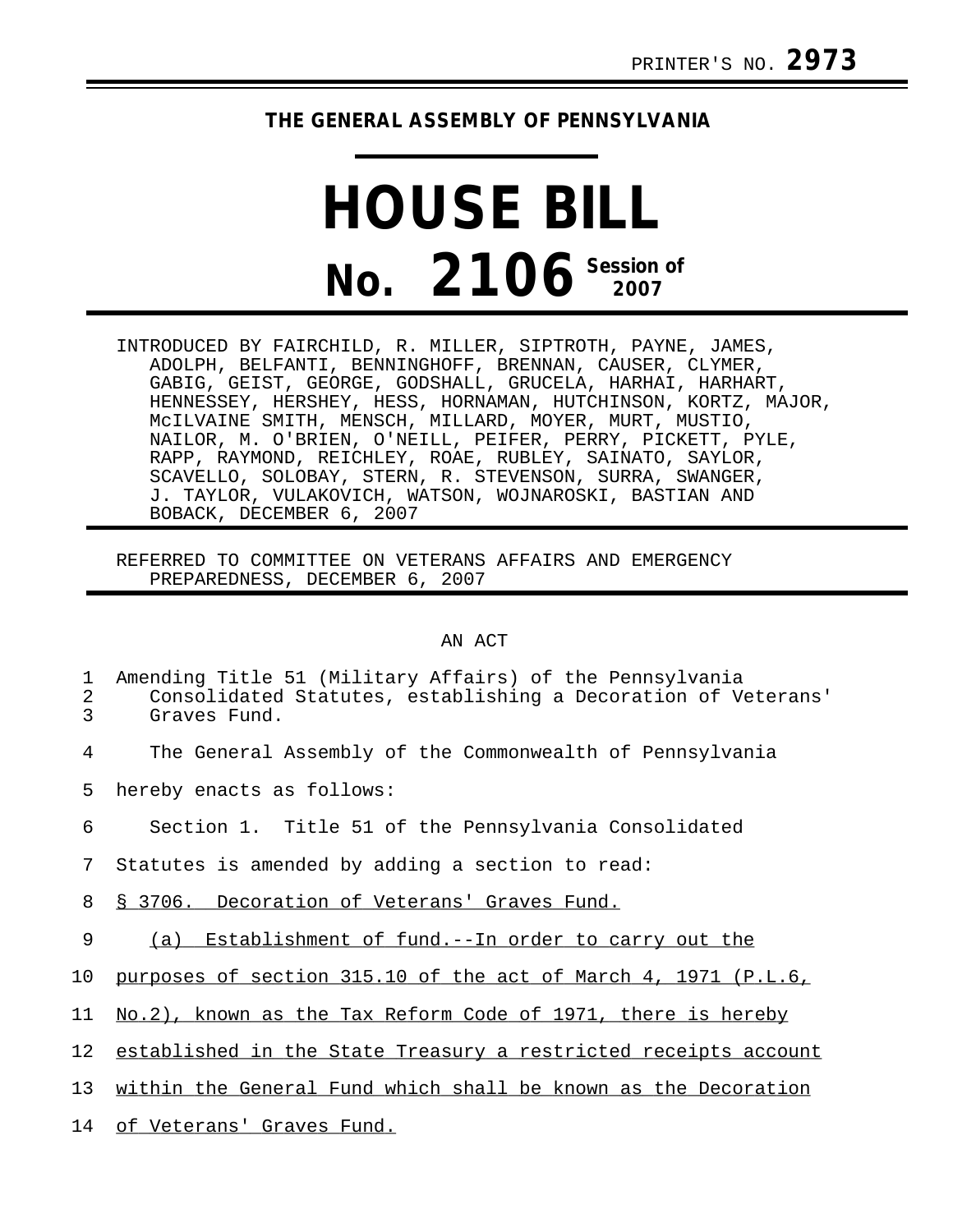| 1  | Purpose.--All contributions received for the benefit of<br>(d)   |
|----|------------------------------------------------------------------|
| 2  | the fund, including those from the income tax checkoff provided  |
| 3  | under section 315.10 of the Tax Reform Code of 1971, shall be    |
| 4  | used by the department to procure suitable veterans' grave       |
| 5  | markers and United States flags to be distributed to             |
| 6  | participating counties for the perpetual decoration of veterans' |
| 7  | graves. The equitable distribution of suitable veterans' grave   |
| 8  | markers and flags shall be determined by the department based on |
| 9  | application information submitted annually by participating      |
| 10 | counties.                                                        |
| 11 | (c) Administration of program.--                                 |
| 12 | The department shall accept voluntary contributions<br>(1)       |
| 13 | from persons for deposit into the fund.                          |
| 14 | (2) All moneys received from the voluntary contribution          |
| 15 | system established under section 315.10 of the Tax Reform        |
| 16 | Code of 1971 shall be deposited into the fund.                   |
| 17 | (d) Use of fund.--The moneys deposited in the fund shall be      |
| 18 | distributed on a continuing basis for the procurement of markers |
| 19 | and flags for veterans' graves.                                  |
| 20 | (e) Reporting.--Not later than July 31, 2009, and July 31        |
| 21 | each year thereafter for the length of the program, the          |
| 22 | department shall submit a status report on the Decoration of     |
| 23 | Veterans' Graves Fund program to include all moneys in the fund  |
| 24 | and distribution of the flags and veterans' markers to the       |
| 25 | participating counties, to the Veterans Affairs and Emergency    |
| 26 | Preparedness Committee of the Senate and the Veterans Affairs    |
| 27 | and Emergency Preparedness Committee of the House of             |
| 28 | Representatives.                                                 |
| 29 | Guidelines.--The department shall develop quidelines for<br>(f)  |
| 30 | the administration of this section.                              |

20070H2106B2973 - 2 -